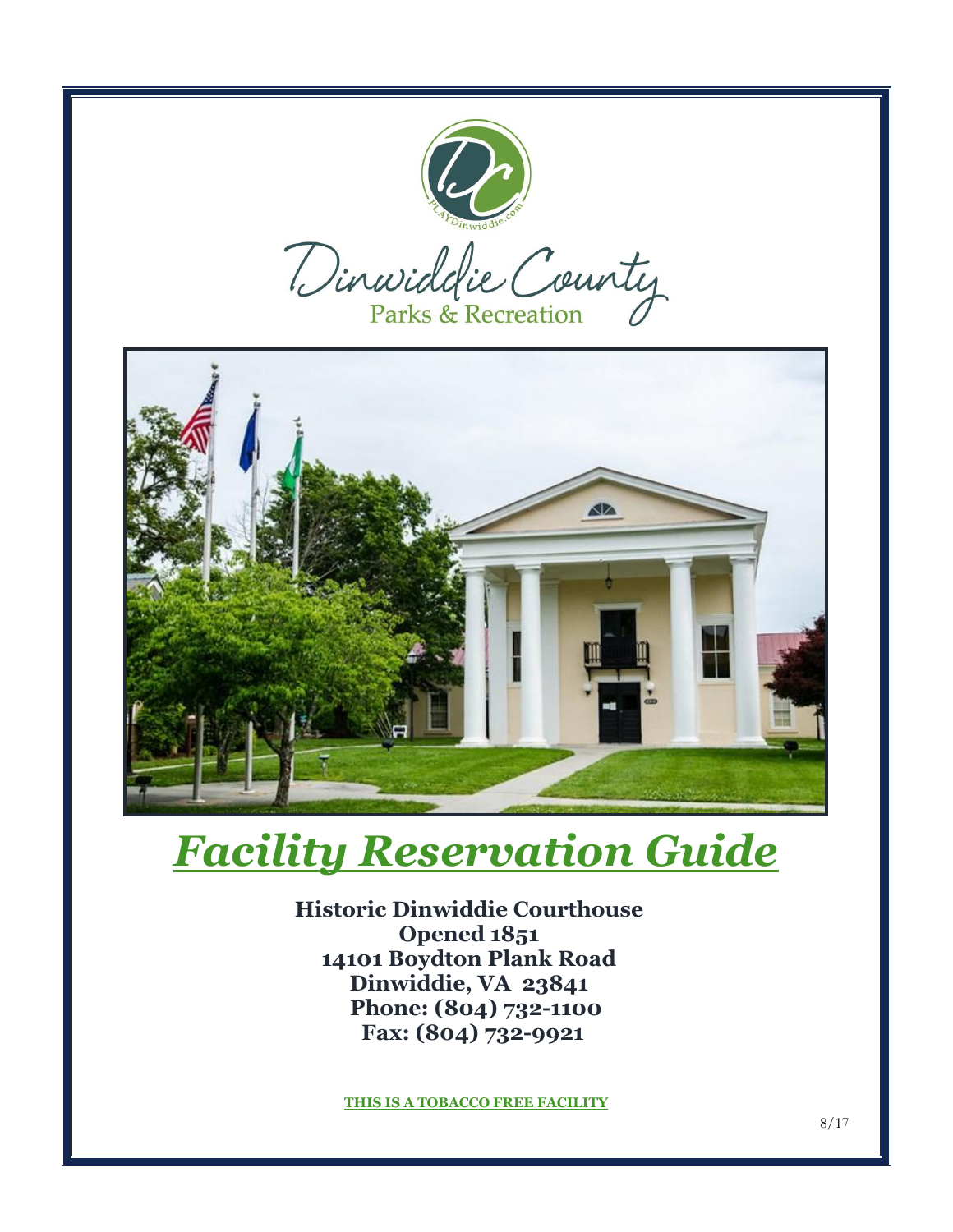# **Table of Contents**

| RESPONSIBILITIES FOR SUPERVISION OF GROUPS OR<br>ORGANIZATIONS COMPOSED OF PERSONS AGES 12 TO 20 4 |  |
|----------------------------------------------------------------------------------------------------|--|
| POLICY GOVERNING USE OF                                                                            |  |
| 10                                                                                                 |  |
| -Reservation Fees<br>-Hours of Operation<br>-Room Capacities                                       |  |
| FINANCIAL CONTROL SHEET (For office use only) 12                                                   |  |
|                                                                                                    |  |
|                                                                                                    |  |
|                                                                                                    |  |

**Items in the table of contents that have an asterisk (\*) next to them need to be signed by the applicant and submitted to the recreation staff at the time of reservation. The clean-up check list is signed at the conclusion of the event.**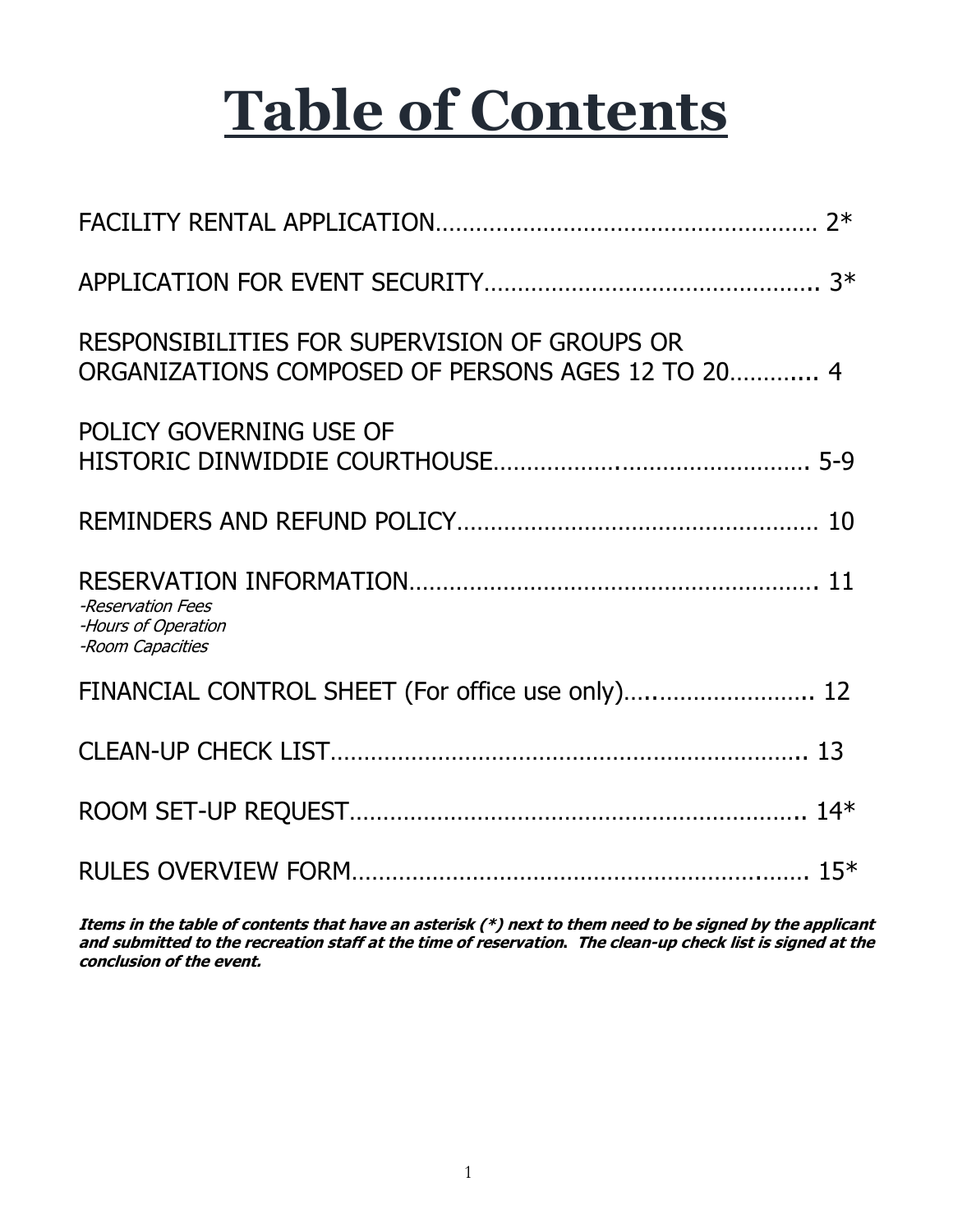



This FACILITY RENTAL APPLICATION must be completed and returned to the recreation staff. The applicant must read the Policy Governing Use of the Historic Dinwiddie Courthouse included in this guide. The full rental payment must be submitted, with the \$100.00 damage deposit and this application at the time of rental. **Please make checks payable to Dinwiddie County**. All deposits will be returned except as explained in the Policy Governing Use of the Historic Dinwiddie Courthouse. All deposits will be processed by the Dinwiddie County Treasurer's Office. Applications are accepted no more than a year in advance and no less than thirty (30) days before the event. For additional information, please contact the Historic Dinwiddie Courthouse Office at (804) 732-1100.

#### **Applicant Information**

| Applicant Name: <u>Applicant Name:</u> Applicant Name: Applicant Name: Applicant Name: Applicant Name: Applicant Name: Applicant Name: Applicant Name: Applicant Name: Applicant Name: Applicant Name: Applicant Name: Applicant Na                                                              |  |  |                   |  |
|--------------------------------------------------------------------------------------------------------------------------------------------------------------------------------------------------------------------------------------------------------------------------------------------------|--|--|-------------------|--|
|                                                                                                                                                                                                                                                                                                  |  |  |                   |  |
|                                                                                                                                                                                                                                                                                                  |  |  |                   |  |
|                                                                                                                                                                                                                                                                                                  |  |  |                   |  |
| <b>Program Information</b>                                                                                                                                                                                                                                                                       |  |  |                   |  |
|                                                                                                                                                                                                                                                                                                  |  |  |                   |  |
| Is this an event for youth ages 12 to 20? $\Box$ Yes $\Box$ No (If yes, please complete Application for Event Security.)                                                                                                                                                                         |  |  |                   |  |
|                                                                                                                                                                                                                                                                                                  |  |  |                   |  |
|                                                                                                                                                                                                                                                                                                  |  |  |                   |  |
|                                                                                                                                                                                                                                                                                                  |  |  |                   |  |
| I have read and understand the terms and conditions for use of the facility. By signing this form, I agree, as the applicant, to abide by the terms<br>and conditions and understand that I will be held responsible and fiscally accountable for any damages occurring as a result of my event. |  |  |                   |  |
|                                                                                                                                                                                                                                                                                                  |  |  |                   |  |
|                                                                                                                                                                                                                                                                                                  |  |  | Copy of I.D. □YES |  |
|                                                                                                                                                                                                                                                                                                  |  |  |                   |  |
|                                                                                                                                                                                                                                                                                                  |  |  |                   |  |
|                                                                                                                                                                                                                                                                                                  |  |  |                   |  |
|                                                                                                                                                                                                                                                                                                  |  |  |                   |  |

**Application is: Approved Denied**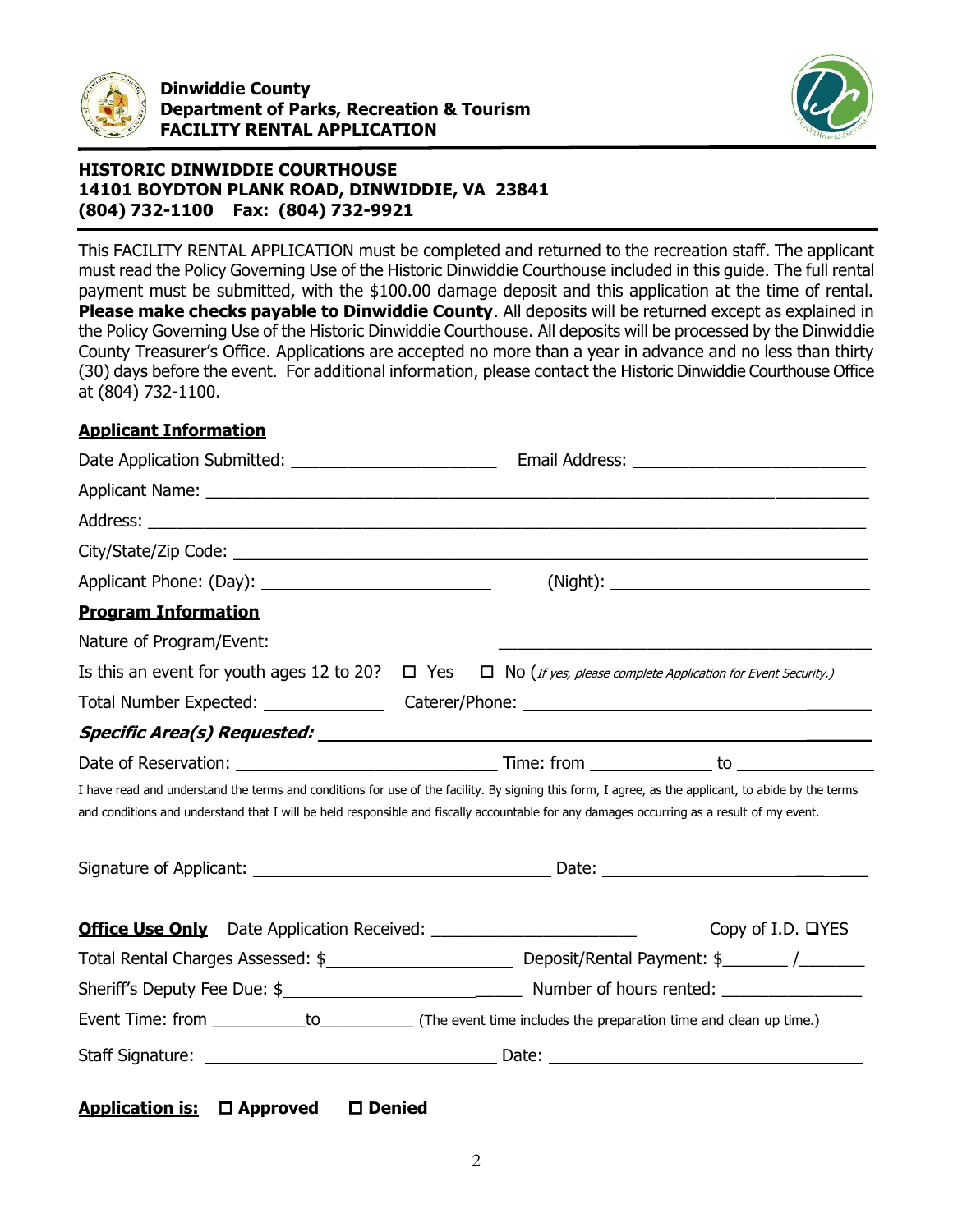



THIS APPLICATION FOR EVENT SECURITY must be completed and returned to the recreation staff on duty for any event at the Historic Dinwiddie Courthouse for groups or organizations composed of persons ages 12 to 20 and or when deemed necessary or required to ensure the proper facilitation of the event by the Dinwiddie County Parks, Recreation & Tourism Staff. The applicant must read the Policy Governing Use of the Historic Dinwiddie Courthouse included in this guide. Anyone signing this form must be at least 25 years of age and must accept full responsibility for the use of the Historic Dinwiddie Courthouse during the date and time agreed. **Please make checks payable to Dinwiddie County.** For additional information, please contact our office at (804) 732-1100.

#### **Applicant Information**

| <b>Program/Event Information</b>                               |                                                                |  |  |  |  |
|----------------------------------------------------------------|----------------------------------------------------------------|--|--|--|--|
|                                                                |                                                                |  |  |  |  |
|                                                                |                                                                |  |  |  |  |
| Is this an event for youth ages 12 to 20? $\Box$ Yes $\Box$ No |                                                                |  |  |  |  |
|                                                                | Total Number Expected: ___________ Specific Area(s) Requested: |  |  |  |  |

The application for event security should be completed when the facility rental application is completed. **Upon receipt of this application for security, the Dinwiddie County Parks, Recreation and Tourism Staff will make arrangements to obtain security from the Dinwiddie County Sheriff's Department, at the applicant's expense.** This application and payment for the security services must be submitted with the facility or picnic shelter rental application.

One uniformed Deputy currently employed by the Dinwiddie County Sheriff's Department will be provided for the event. The applicant is not permitted to provide his or her own security or hire personnel from any other security organization, agency, firm, or police department. The applicant must notify the recreation staff of cancellation of the event at least thirty (30) days before the event date. This must be done in writing, by mail or in person at the Historic Dinwiddie Courthouse. Failure by the applicant to notify the recreation staff of event cancellation where security services have been assigned without the required thirty (30) days' notice will be billed for two (2) hours of service. The Dinwiddie County Sheriff's Deputy Fee is \$35.00 per hour for a minimum of four (4) hours of service.

| Signature of Applicant: National Accounts and Accounts are also been accounted by the Signature of Applicant: | Date: $\sqrt{ }$                                                         |
|---------------------------------------------------------------------------------------------------------------|--------------------------------------------------------------------------|
| <b>Office Use Only</b>                                                                                        | Date Application Received: The Contract Total Security Fees Assessed: \$ |
|                                                                                                               |                                                                          |
| Staff Signature:                                                                                              | Date:                                                                    |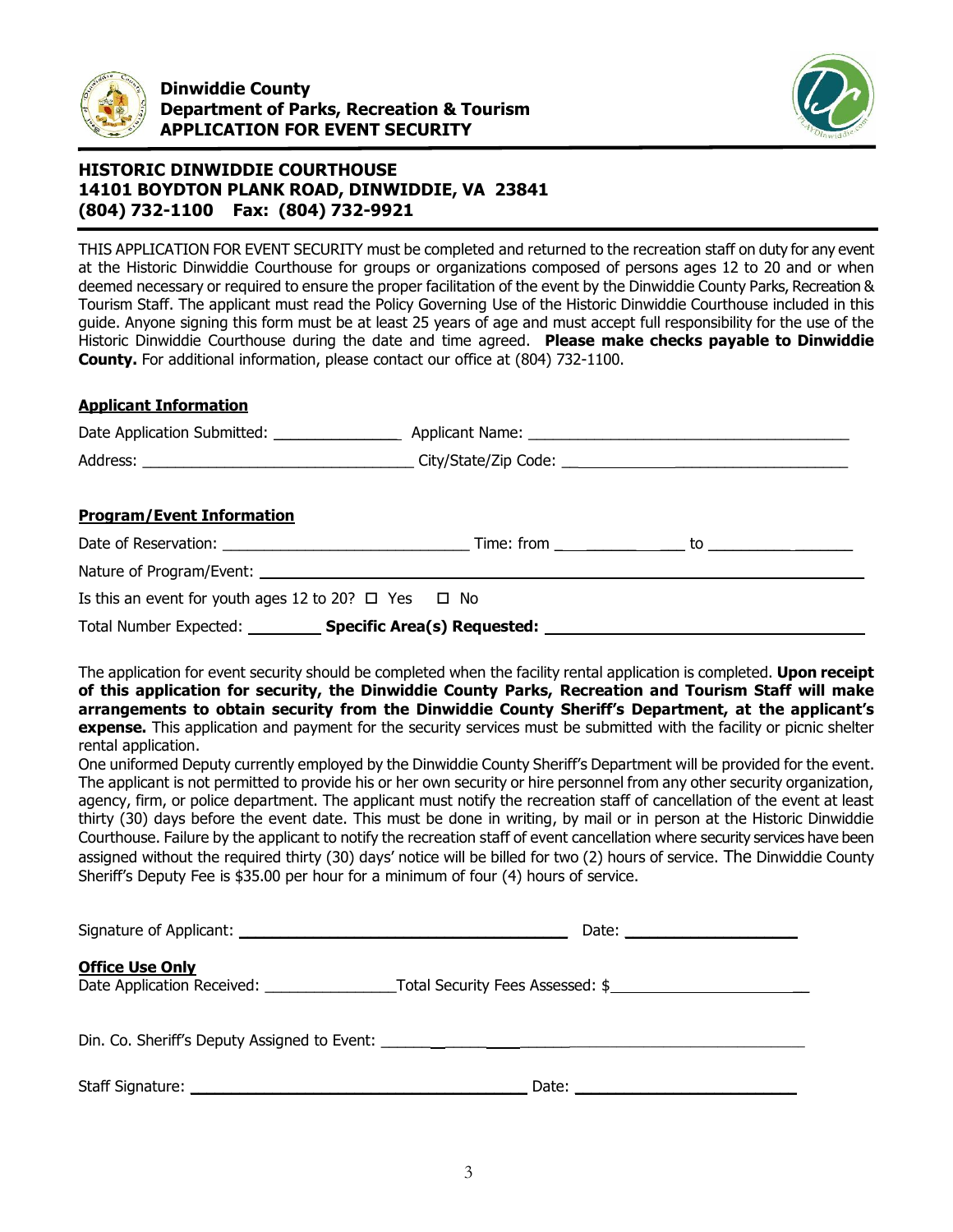

í



## **HISTORIC DINWIDDIE COURTHOUSE 14101 BOYDTON PLANK ROAD, DINWIDDIE, VA 23841 (804) 732-1100 Fax: (804) 732-9921**

- Ensure the ratio of adult chaperones being, two chaperones 25 years of age or older for every twenty-five (25) participants. Chaperones at the greeter's table shall not count as chaperones toward this required ratio.
- Ensure the adult chaperone(s) being on-site at all times.
- Ensure the number of guests does not exceed the maximum room occupancy for requested areas of use.
- Ensure an accurate Guest List being on-site throughout the rental and monitored by two adult chaperones age 25 years old or older. These two chaperones shall not count towards the required chaperone ratio. The Guest List must include each chaperone and participant attending the event and must be submitted on the day of the event.
- Ensure the appropriate and legitimate conduct and behavior of all guests.
- Chaperones must ensure that the participants are not gathering or loitering anywhere outside the facility including the parking lot.
- A greeter's table to check-in participants must be visible near the main entrance of the center and facilitated by two chaperones age 25 years old or older at all times. Chaperones at the greeter's table shall not count as chaperones toward this required ratio.
- Only those participants that are on the Guest List will be permitted to enter the Historic Dinwiddie Courthouse to attend the event.
- All lights will remain on in all areas of the facility for maximum visibility during events for participants ages 12 to 20.
- Cooperate with, and assist Dinwiddie County personnel to immediately terminate the event should the conduct or actions of guests or uninvited visitors pose risks of danger to citizen or staff safety, Dinwiddie County property, or well-being.
- The applicant must hire adequate security according to the provisions of the Application of Event Security for all events for participants ages 12 to 20. The Deputy will be in full uniform and at the event solely for the purpose of providing security and monitoring the entire event.

## **I have read and accept the above responsibilities for supervision of groups or organizations composed of persons ages 12 to 20. I will ensure adherence.**

|                                                                                                                                               | Event Time: $\sqrt{2\pi}$ |
|-----------------------------------------------------------------------------------------------------------------------------------------------|---------------------------|
| Applicant Signature:_<br><u> 1989 - Jan Stein Stein Stein Stein Stein Stein Stein Stein Stein Stein Stein Stein Stein Stein Stein Stein S</u> | Date:                     |
| Staff Signature:                                                                                                                              | Date:                     |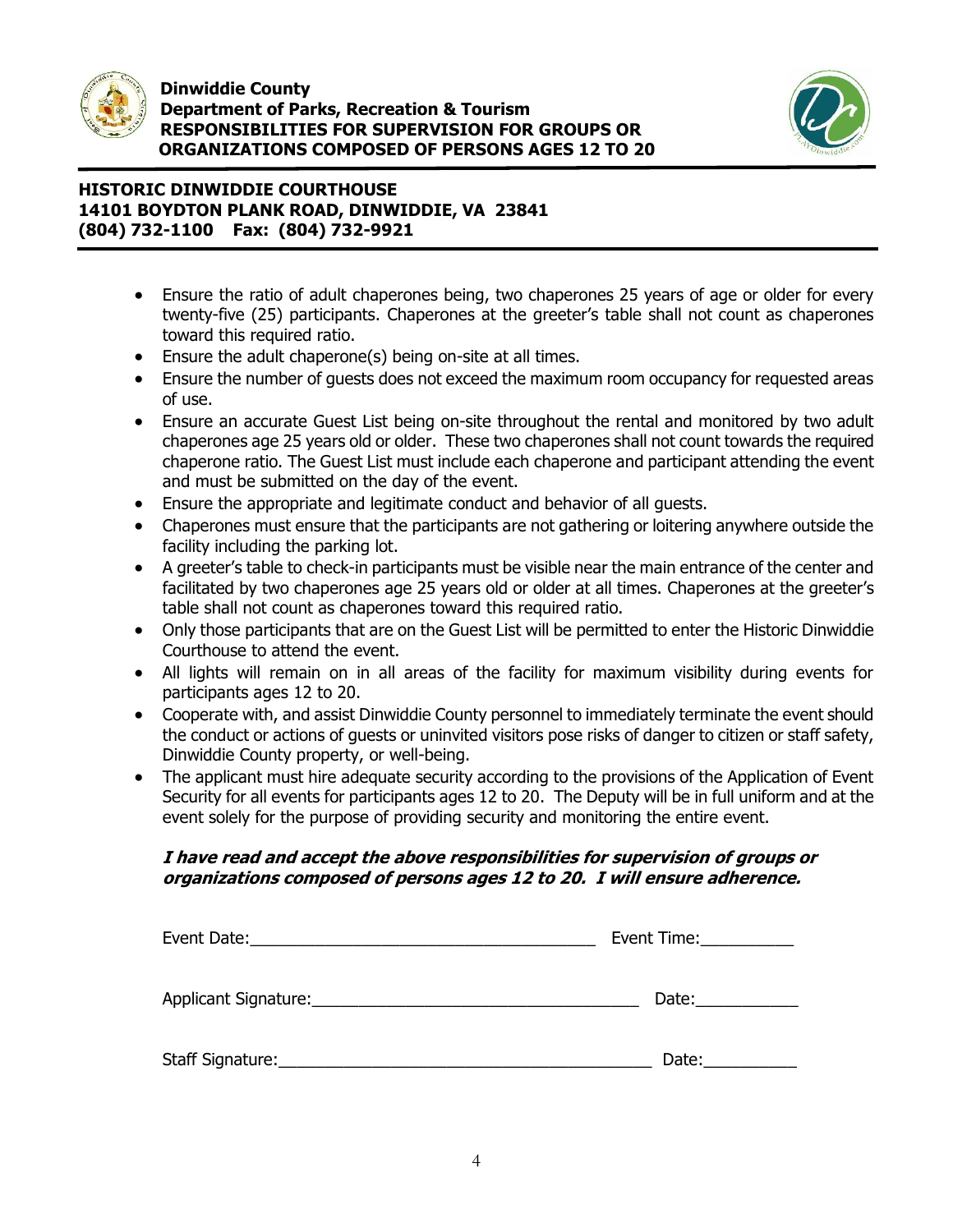

l



#### **HISTORIC DINWIDDIE COURTHOUSE 14101 BOYDTON PLANK ROAD, DINWIDDIE, VA 23841 (804) 732-1100 Fax: (804) 732-9921**

- 1. The application to use the Historic Dinwiddie Courthouse must be submitted to the recreation staff on duty. Dinwiddie County residents may reserve the facility up to one (1) year before the desired date. Non-County residents may reserve the facility up to six (6) months before the desired date. Any rentals for governmental use, other than activities sponsored by the Dinwiddie County Department of Parks, Recreation & Tourism, may be confirmed up to ninety (90) days before the desired date. Proof of County residency (driver's license or voter registration card) must be provided with the application for use. Completed applications, deposits and rental fees may be submitted during regular office hours, Monday through Friday 10:00 a.m. - 9:00 p.m.
	- a. If two or more County residents arrive at the same time and wish to apply for the same date, a lottery drawing will be held to decide who is granted the use of the facility for that date. The drawing will be conducted by the recreation staff on duty, and will be held in the presence of the participating residents. The standard state issued driver's license will be used as the lottery drawing card. To participate in the lottery all participants must arrive at the center by 10:00 a.m. The lottery will begin promptly at 10:15 a.m.
	- b. If one or more County residents and one or more non-County residents arrive at the same time and wish to reserve the same date, the County residents will have priority over the non-County residents.
	- c. If two or more non-County residents arrive at the same time and wish to reserve the same date, a lottery drawing will be held to decide who is granted use of the facility for that date. The drawing will be held by the recreation staff on duty and will be held in the presence of the non-County residents.
	- d. All reservations decided according to these procedures are final.

#### 2. **ALL RENTAL DEPOSITS AND RENTAL FEES MUST BE PAID WHEN THE RENTAL APPLICATION IS SUBMITTED AT THE TIME OF RESERVATION. NO EXCEPTIONS.**

- 3. A damage deposit of \$100.00 made payable to Dinwiddie County will be added to the total rental fees and must be submitted with the completed application. After use of the facility on the specified event date, **the deposit will be refunded with-in thirty (30) days except in the following instances:**
	- a. Any damage is done to the building or the Historic Dinwiddie Courthouse property.
	- b. Failure to meet the following requirements for clean-up:
		- (1) All materials brought into the Historic Dinwiddie Courthouse must be removed immediately following the event.
		- (2) All trash must be removed and placed in the proper trash dumpster outside the building.
		- (3) THIS IS A TOBACCO FREE FACILITY.
		- (4) The Historic Dinwiddie Courthouse materials, equipment and all audiovisual equipment must be left in the same condition as before use.
		- (5) All decorations must be removed and disposed of properly.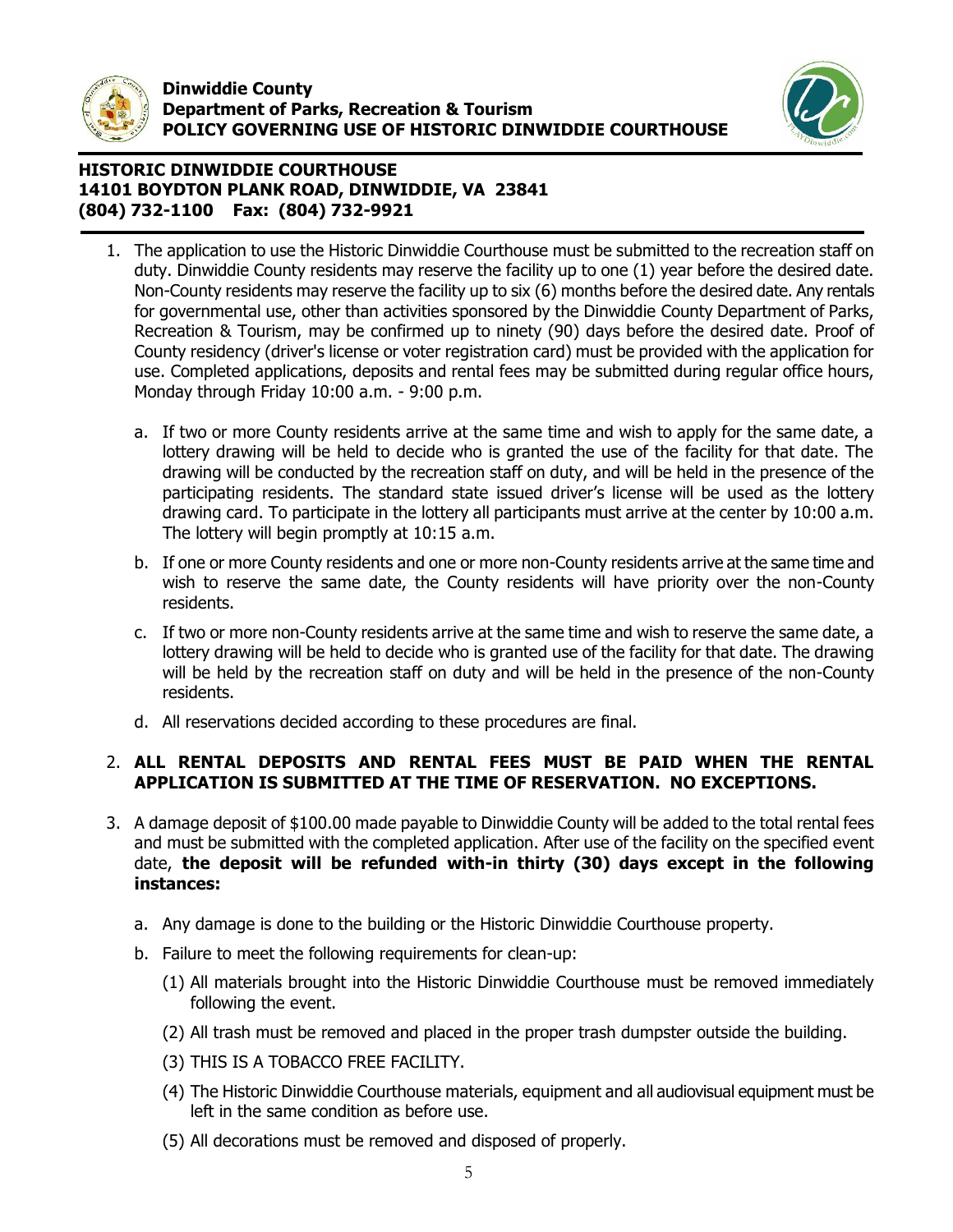- (6) No rice or similar material may be thrown inside or outside the Historic Dinwiddie Courthouse; birdseed may be thrown outside.
- (7) The use of open flames, candles, sparklers or fire is prohibited.
- c. Failure to notify recreation staff of event cancellation at least thirty (30) days before the event date. This must be done in writing, by mail, email or in person at the Historic Dinwiddie Courthouse.
- d. Failure to vacate the building at the designated time.

 Failure to notify recreation staff of event cancellation where security services have been assigned, without thirty (30) days' notice will be billed for two (2) hours of service.

- 4. Order of priority for use of the Historic Dinwiddie Courthouse:
	- a. Groups and/or programs under the direction or sponsorship of Dinwiddie County Parks, Recreation and Tourism.
	- b. Departments or agencies (to include those who receive County funds) of Dinwiddie County government as approved by the County Administrator.
	- c. Dinwiddie County School Board.
	- d. Non-profit charitable, educational, civic, fraternal, or social organizations offering programs to the residents of Dinwiddie County.
	- e. Corporations, businesses, and residents of Dinwiddie County offering programs to the residents of Dinwiddie County.
	- f. Residents and non-residents for personal non-fundraising functions.
- 5. Individuals wishing to tour the facility or to arrange for an event booking must make an appointment with the recreation staff on duty so as not to interfere with events in progress.
- 6. All parties using the Historic Dinwiddie Courthouse are responsible for any damages to the facility and its' property. If this damage exceeds the \$100.00 Damage Security Deposit, charges will be made to the user to cover such damages.
- 7. No set-up closer than two (2) feet from the wall when on the outside grounds of the facility.
- 8. All liquids must be contained at all times. Ice sculptures are not allowed in the Courthouse.
- 9. The renter must provide all appropriate dollies, hand trucks or other moving equipment for the set-up and removal of equipment and supplies.
- 10. Cooking with-in the Courthouse is prohibited. Food and beverages are permitted on the outside grounds of the Courthouse.
- 11. Any applicant wishing to use a private caterer for any event must submit the caterer's name and phone number with the application. The caterer must follow all state and local regulations governing the serving of food and beverages. Food and drinks are not permitted inside the Courthouse spaces.
- 12. No materials or equipment, including signs or posters, shall be attached to the Historic Dinwiddie Courthouse or its property. No flammable liquids or materials may be used without prior inspection and approval from the recreation staff, as we must ensure they are in compliance with the Department of Fire, fire code. The use of open flames, candles, sparklers or fire is prohibited.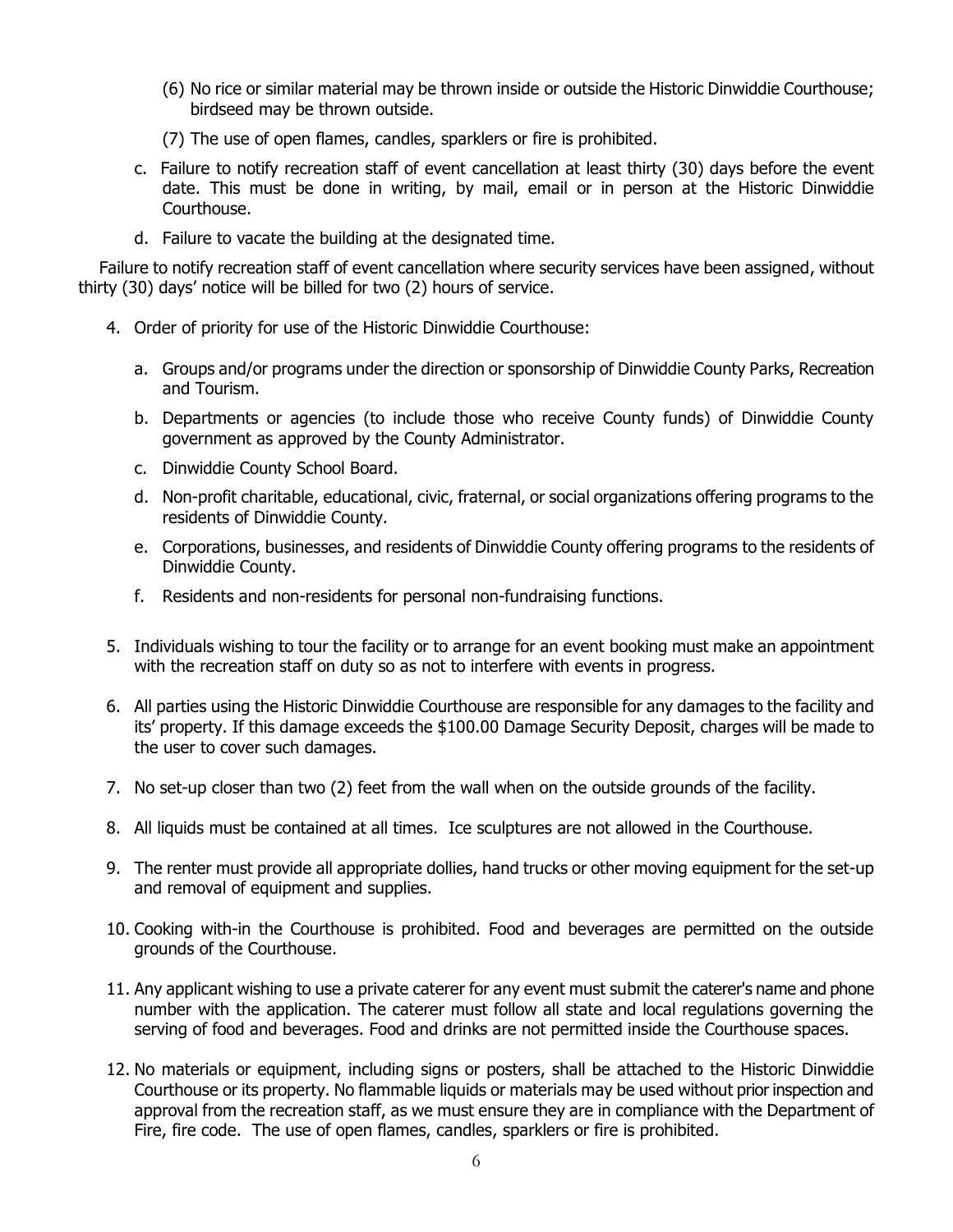- 13. The number of people in the Historic Dinwiddie Courthouse shall not exceed established capacities.
- 14. No money or admission shall be collected on the premises any time by a non-governmental user of the Historic Dinwiddie Courthouse.
- 15. The sale of food or drink in the Historic Dinwiddie Courthouse or on the surrounding grounds is prohibited.
- 16. The Dinwiddie County Department of Parks, Recreation & Tourism and Dinwiddie County shall assume no responsibility for any property placed in or on our premises.
- 17. All applications for use of the Historic Dinwiddie Courthouse must be signed by an individual at least 22 years of age. Permission for groups or organizations composed of at least 10 persons ages 12 to 20 shall be granted only to individuals at least 25 years of age or older who accept responsibility for supervising them. In instances where events are held with participants ages 12 to 20, the following procedures must be followed. (See the Application for RESPONSIBILITIES FOR SUPERVISION FOR GROUPS OR ORGANIZATIONS COMPOSED OF PERSONS AGES 12 TO 20):
	- a. There must be two chaperones 25 years of age or older for every twenty-five (25) participants and the chaperones must be present at all times. Chaperones at the greeter's table shall not count as chaperones toward this required ratio.
	- b. A list of the names or a guest list, which includes each chaperone and participant attending the event, must be provided to the recreation staff on the day of the event.
	- c. A greeter's table to check-in participants must be visible near the main entrance of the center and facilitated by two chaperones at all times. The chaperones at the greeter's table shall not count as chaperones toward the required chaperone ratio. Only those participants that are on the guest list will be permitted to enter the Historic Dinwiddie Courthouse to attend the event.
	- d. All lights will remain on in the Historic Dinwiddie Courthouse for maximum visibility during events held for participants ages 12 to 20.
	- e. The applicant must hire adequate security according to the provisions of the Application for Event Security for all events for participants ages 12 to 20. The Deputy will be in full uniform and at the event solely for the purpose of providing security and monitoring the entire event.
- 18. Any furniture or set ups to be arranged will be completed by the recreation staff. Applicants must provide diagrams showing placement of tables and chairs to the recreation staff when the rental application is submitted.
- 19. The County of Dinwiddie reserves the right, in its sole discretion, to cancel any use of the subject premises for any reason, and the sole recourse of the person reserving or using the facility shall be to a refund of the fees that they have paid. In the event that the cancellation is due to the violation of any County policies or is otherwise the fault of the person reserving or using the facility, the County shall not owe any refund. Please call the Dinwiddie County Department of Parks, Recreation & Tourism at 732-1100 if you have any questions or concerns about closings or cancellations.
- 20. The Historic Dinwiddie Courthouse is provided in "as is" condition. The Dinwiddie County Department of Parks, Recreation & Tourism makes no warranty of guarantee as to the condition of the facility or the condition of the availability of the equipment provided. We would like to inform applicants/participants of the Dinwiddie Historic Courthouse that the County of Dinwiddie may have sovereign immunity to claims arising from the use of this facility.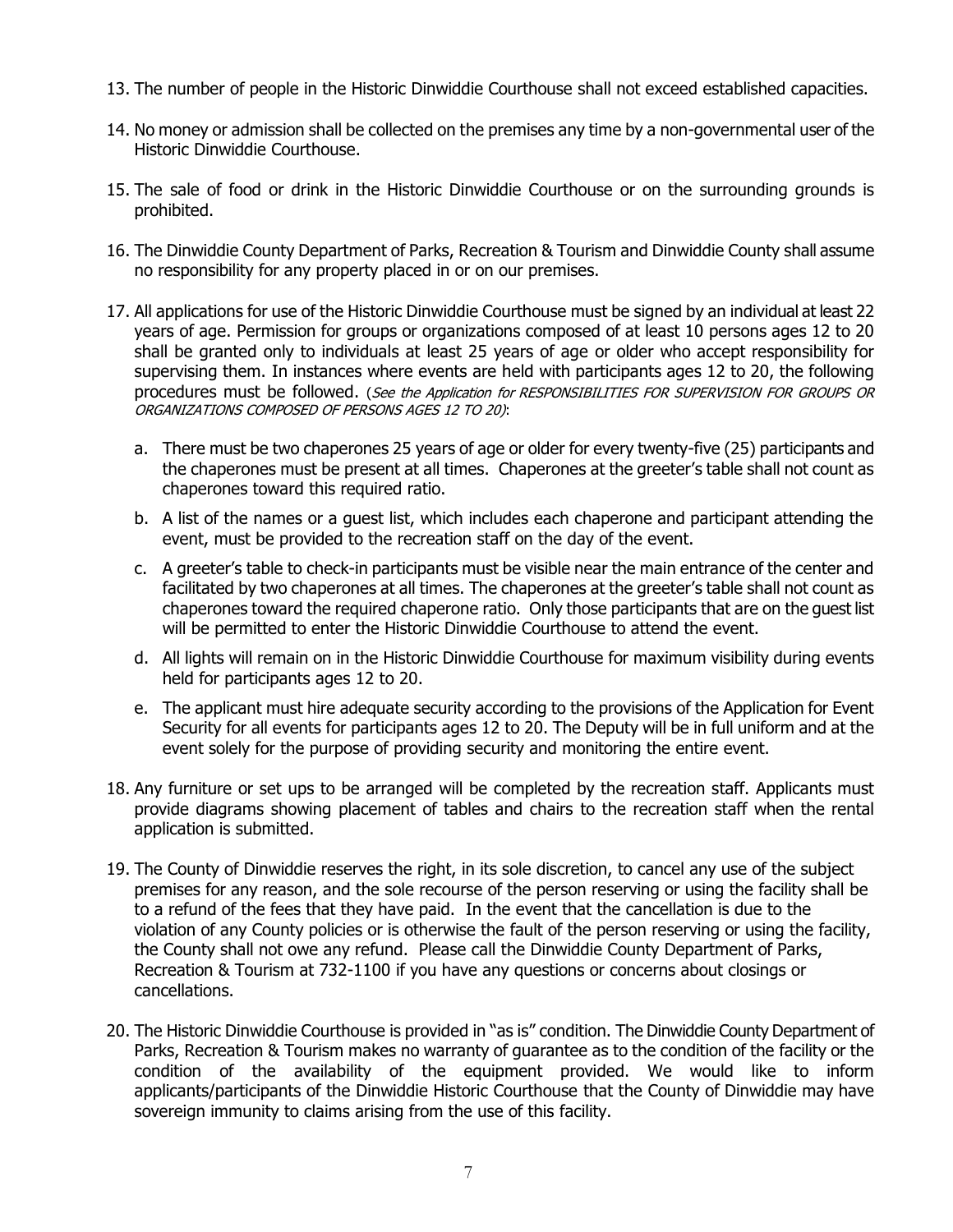- 21. Non-Government applicants are prohibited from charging fees for participation in any event/program at the Historic Dinwiddie Courthouse or on its' premises. Donations requested or accepted will be deemed a fee for the purpose of this prohibition. Fundraising for political purposes is prohibited. Anyone found collecting money will have their event ended, will automatically lose their deposit and will be charged the full rental amount for use of the facility.
- 22. Applicants are responsible for coordinating all aspects of their event within the requested event hours.
- 23. Other programs/events may occur in the Courthouse, on the Courthouse grounds or in the Library adjacent to the Courthouse at the same time as your event.
- 24. The Dinwiddie County Department of Parks, Recreation & Tourism reserves the right to refuse or deny the use of the Historic Dinwiddie Courthouse to any activity or event that is derogatory in nature or not of a family oriented subject matter. All activities and events are subject to review and approval or denial by the recreation staff.
- 25. The Dinwiddie County Department of Parks, Recreation & Tourism reserves the right to deny any event, activity or equipment usage that could damage the Courthouse and/or its' contents. The building must be considered as an artifact.
- 26. No changes in set-up may be made on the day of the event. The applicant must prepare/set-up, host and clean up the event with-in the event time rented. The applicant is responsible for managing the event time block rented to accommodate the entire event. No extra time will be given before or after the event. Additional hours cannot be purchased on the day of the event. The recreation staff will notify the applicant an hour before their event time block ends, to ensure proper event time management. If the applicant goes beyond their event time they will lose their deposit and will not be able to rent the facility in the future. Any changes to the initial requests made must be done by the applicant by mail, email or in person by letter of request fourteen (14) days before the event. If a reservation requires the rental of multiple rooms, all rooms must rented for the same event time. All changes must be approved by the recreation staff.
- 27. The possession, consumption and/or distribution of controlled substances are strictly prohibited on the premises. This is a tobacco free facility. The use of tobacco products to include cigarettes and e-cigarettes is prohibited.
- 28. Alcoholic beverages are strictly prohibited on the premises or inside the Historic Dinwiddie Courthouse.
- 29. Applications to use the Historic Dinwiddie Courthouse are accepted on a first-come/first-serve basis no more than a year in advance and **no less than thirty (30) days before the event.** The only exception to this policy is if the event is a repass for a funeral. Repass events can be scheduled under 30 days if the facility and staff to supervise the event are available at the time of the request.
- 30. To ensure the safety and security of the Courthouse and its' contents as well as minimizing the liability to the renter, all non-rented areas are off limits to the renter and guests.
- 31. Tents or other structures are prohibited on the facility grounds.
- 32. Guests are required to wear shirts, shoes and proper attire when visiting the facility.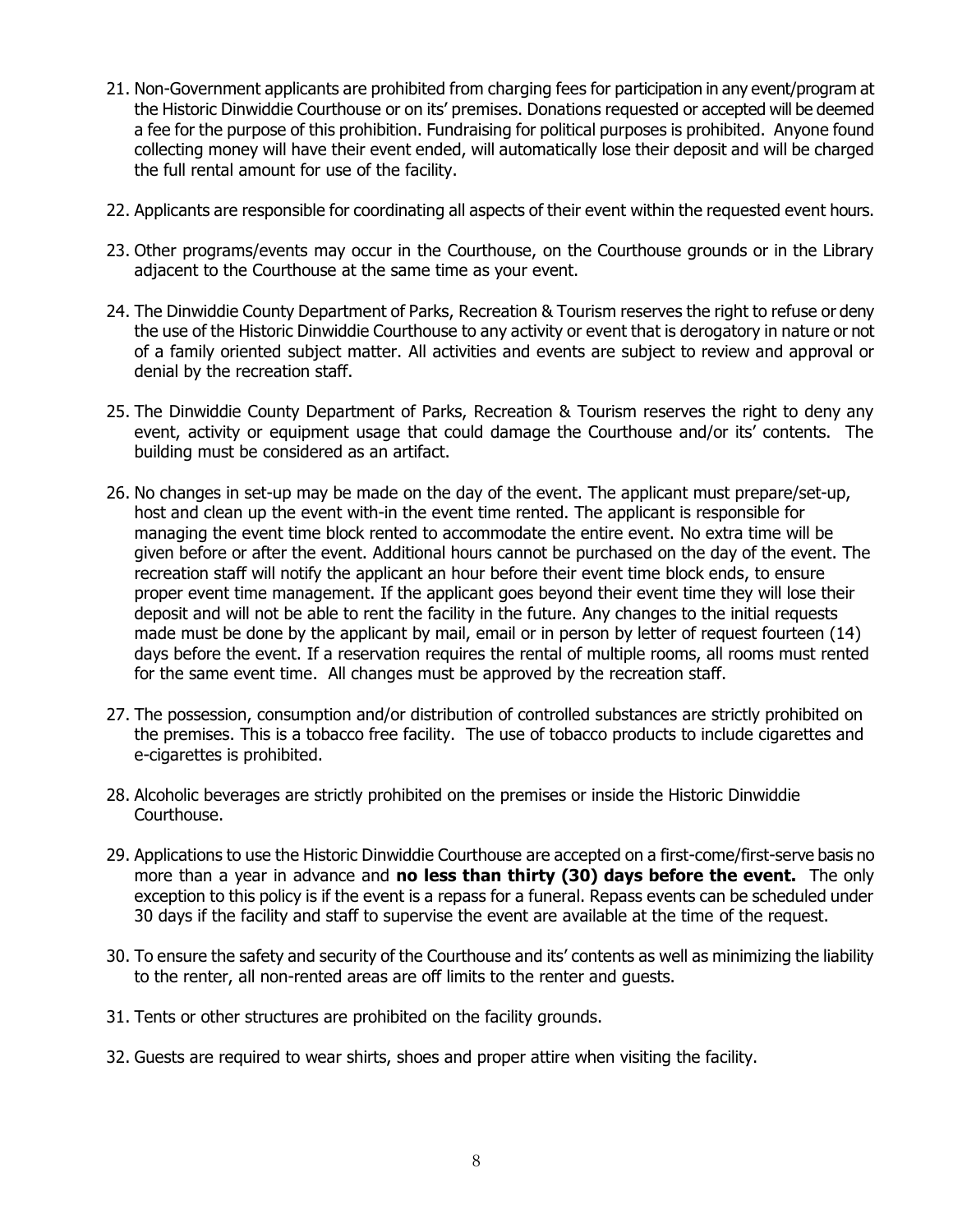33. CONDUCT: In addition to complying with the other policies and procedures contained in the reservation packet and outlined in the policy governing use of the facility, the renter and guests, independent contractors and vendors must comply with all instructions and requests made by the recreation staff concerning conduct during the event. The Dinwiddie County Parks, Recreation and Tourism staff reserves the right to require the immediate removal from the premises any person who is causing a disturbance or engaging in any conduct that, in the sole discretion of the recreation staff, is threatening or dangerous to people or property. The County and recreation staff are not responsible for any damages or delays caused by the removal of such a person.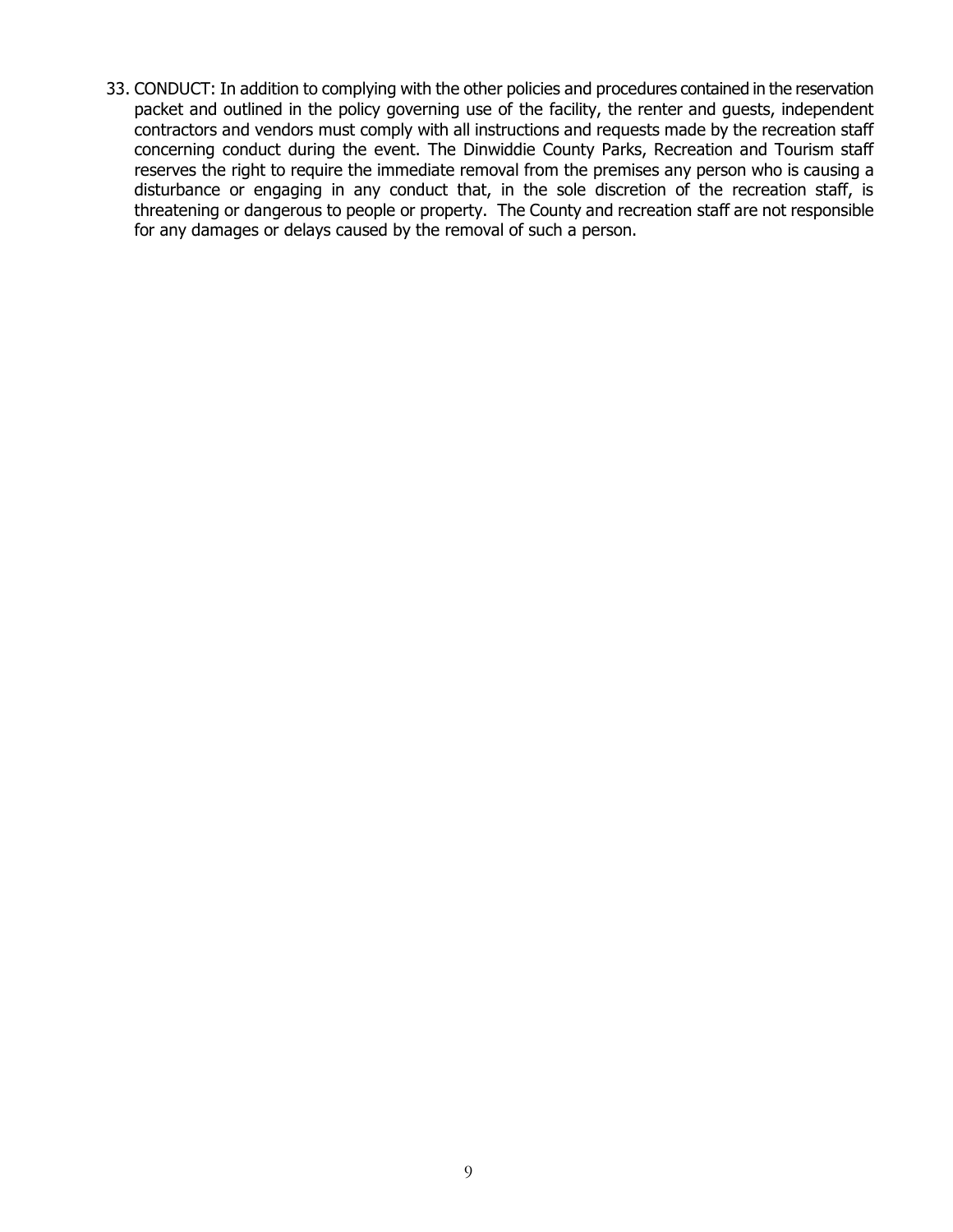## **REMINDERS**

#### **ALL RENTAL DEPOSITS AND FEES MUST BE PAID WHEN THE RENTAL APPLICATION IS SUBMITTED. NO EXCEPTIONS.**

**The recreation staff must authorize all requests for facility use before they can be confirmed.**

**The Historic Dinwiddie Courthouse will be closed on designated County holidays.**

**Please be prepared to show a photo I.D. when submitting a rental application. (Acceptable I.D.'s include: driver's license, passport, and military I.D.)** 

**This is a tobacco free facility.** 

**The Dinwiddie County Parks, Recreation and Tourism Department does not provide chairs, tables or equipment for events at the Historic Dinwiddie Courthouse. The applicant must make arrangements to rent or provide chairs and tables and to deliver/remove them from the property in conjunction with the event time frames.** 

## **REFUND POLICY**

**Applicants that request a refund with 30 days' or more notice prior to their event will receive a full refund, to include their damage security deposit, rental fees and Sheriff's Deputy fees. Applicants must notify the Recreation staff of event cancellation 30 days prior to their event in person, by mail, by fax or email.**

**Applicants that request a refund with less than 30 days' notice will receive a refund for their rental fees and two hours of their Sheriff's Deputy fees if security was needed for the event. The damage security deposit will be retained and 2 hours of the Sheriff's Deputy fees will be retained if security was needed for the event.**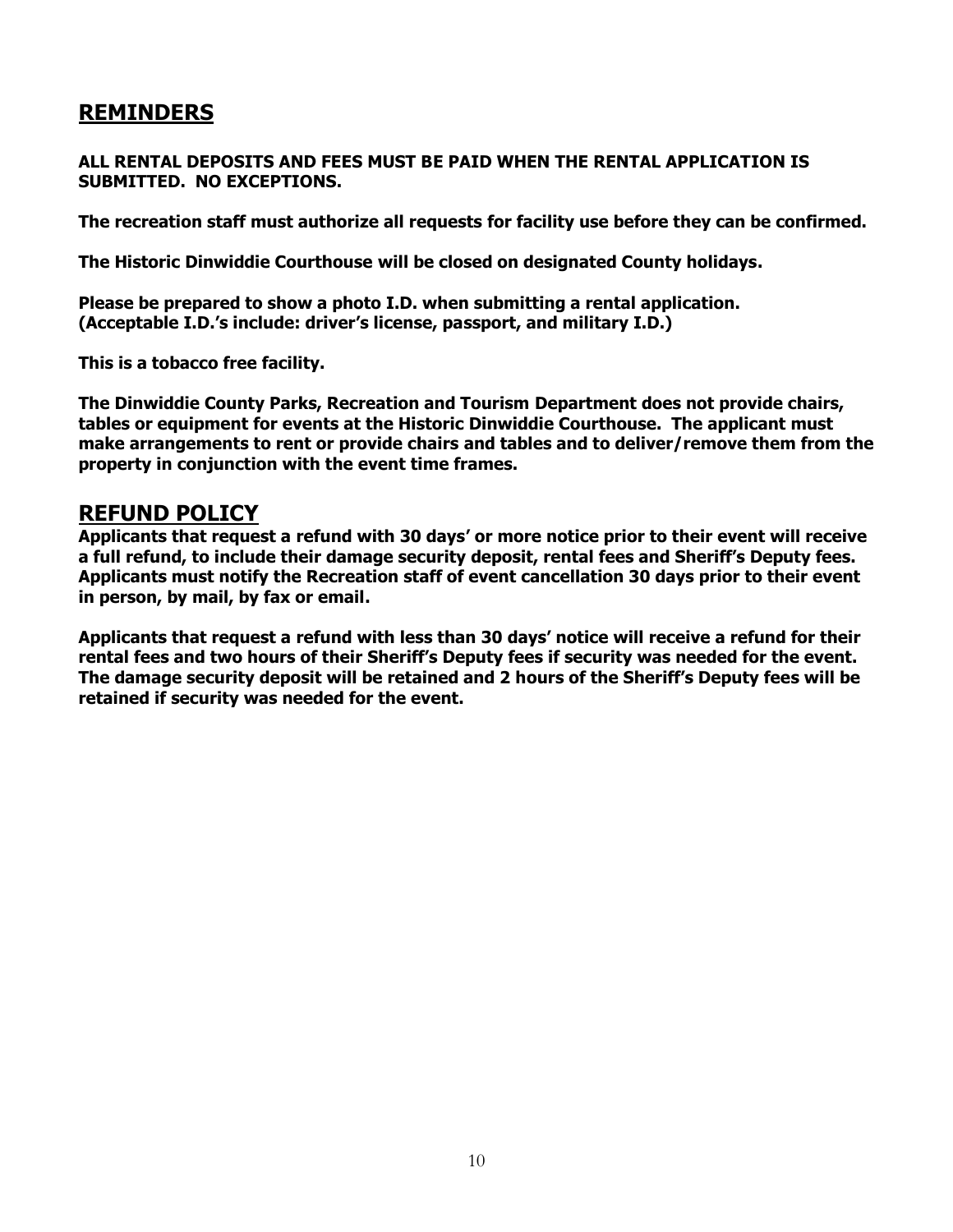



**All non-governmental users of the Historic Dinwiddie Courthouse must pay the established fee in full. We offer two fee structures to rent the facility, the hourly rate option or the block rate option. The fee schedules for use of the Historic Dinwiddie Courthouse shall be as follows:**

| <b>HOURLY RATE OPTION</b> | 2 Hour Minimum – 10 Hour Max     |  |  |  |
|---------------------------|----------------------------------|--|--|--|
| <b>Room</b>               | <b>Resident/Non-resident</b>     |  |  |  |
| <b>Court Room</b>         | $$75$ per hour / $$150$ per hour |  |  |  |
| Courtyard                 | \$75 per hour/\$150 per hour     |  |  |  |
|                           |                                  |  |  |  |

| <b>BLOCK RATE OPTION</b><br><b>Room</b> | <b>5 Hour Minimum</b><br><b>Resident/Non-resident</b> | <b>Each Additional Hour</b><br><b>Resident/Non-resident</b> |  |  |
|-----------------------------------------|-------------------------------------------------------|-------------------------------------------------------------|--|--|
| Court Room and Courtyard                | \$250/\$500                                           | \$50/\$200                                                  |  |  |
|                                         |                                                       |                                                             |  |  |

Damage Security Deposit:............................\$100.00 (Added to total rental fees.) Set-Up Fee:………………………………….………..Included in rental fee. Dinwiddie County Sheriff's Deputy Fee……....\$35.00 per hour (a minimum of four (4) hours of service)

## **Hours of Operation:**

| <b>PRIVATE EVENT HOURS: Monday-Friday</b> | $9:00$ a.m. $-8:00$ p.m. |
|-------------------------------------------|--------------------------|
| <b>PRIVATE EVENT HOURS: Saturday</b>      | $9:00$ a.m. $-8:00$ p.m. |
| Sunday                                    | <b>CLOSED</b>            |

## **Room capacities are as follows:**

| Room       | <b>Standing</b><br><b>Dimensions</b> |     | <b>Seated</b> | <b>With tables</b> |
|------------|--------------------------------------|-----|---------------|--------------------|
| Court Room | 1869 sq. ft.                         |     | 95            | N/A                |
| Courtyard  | sq. ft.                              | 200 | 200           | 200                |
|            |                                      |     |               |                    |

The Department of Parks, Recreation & Tourism exists to enhance the quality of life and to foster a sense of well being and community for the citizens of Dinwiddie County. This is accomplished through the proper management of resources and by facilitating leisure services and recreational opportunities in safe and wellmaintained environments.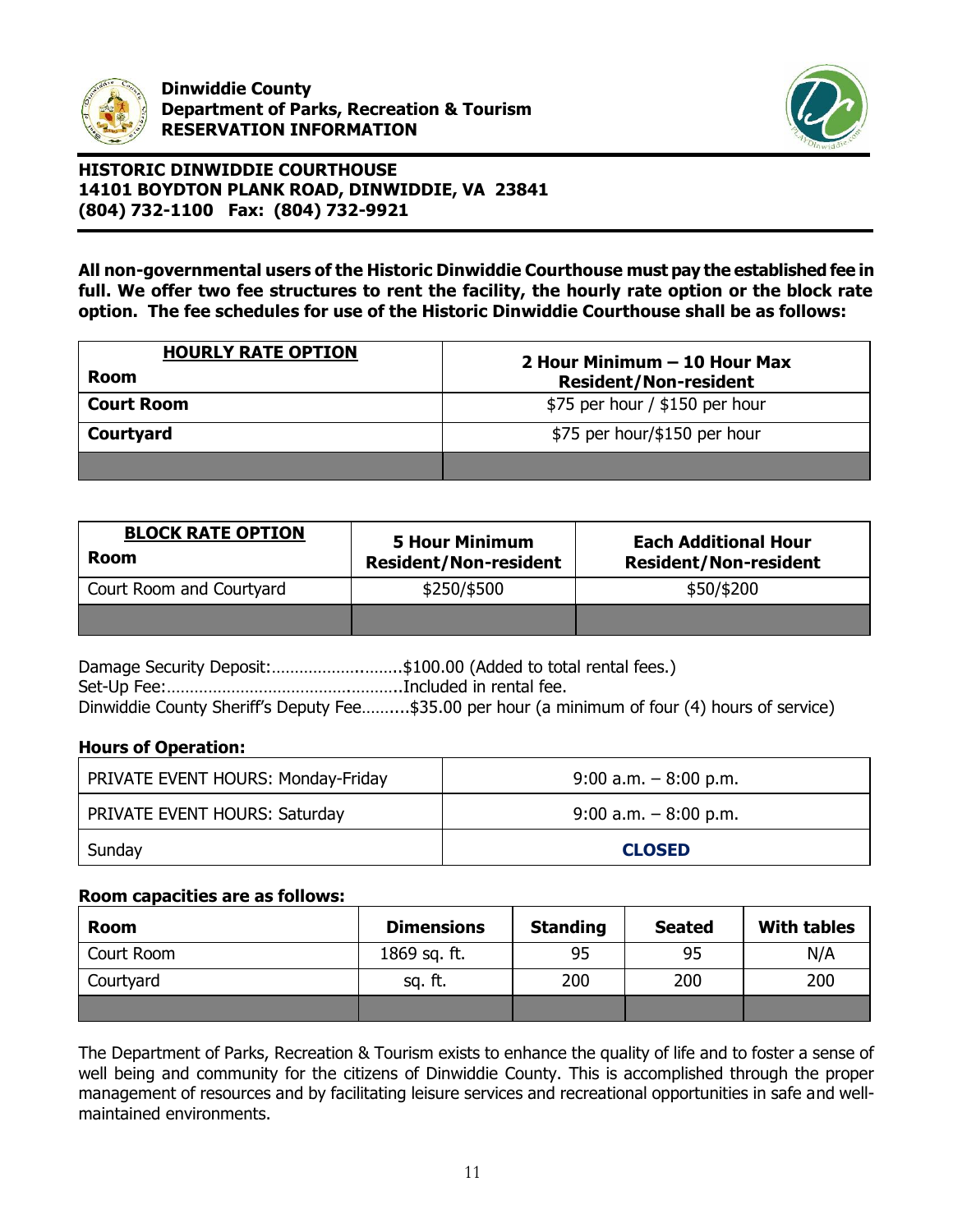



| <b>DAMAGE SECURITY DEPOSIT:</b>                | AMOUNT: _____________________                                                                        |  |
|------------------------------------------------|------------------------------------------------------------------------------------------------------|--|
| <b>RENTAL PAYMENT:</b>                         | AMOUNT: _______________________                                                                      |  |
| <b>SHERIFF'S DEPUTY SECURITY PAYMENT:</b>      | AMOUNT: _____________________                                                                        |  |
| <b>TOTAL PAYMENT INFORMATION:</b>              |                                                                                                      |  |
|                                                |                                                                                                      |  |
|                                                |                                                                                                      |  |
|                                                | RECEIPT #: ________________________________CHECK #: (Write cash if paid in cash) ___________________ |  |
| ROOM DIAGRAM & ROOM SET-UP REQUEST FORM        |                                                                                                      |  |
| <b>RULES OVERVIEW FORM</b>                     |                                                                                                      |  |
| DINWIDDE COUNTY SHERIFF'S DEPUTY VERIFICATION: |                                                                                                      |  |
|                                                |                                                                                                      |  |
|                                                |                                                                                                      |  |
| <b>REFUNDS</b>                                 |                                                                                                      |  |
| FINANCE DEPOSIT CHECK #:                       |                                                                                                      |  |
|                                                | AMOUNT RETAINED (See event clean-up check list): ________________________________                    |  |
|                                                |                                                                                                      |  |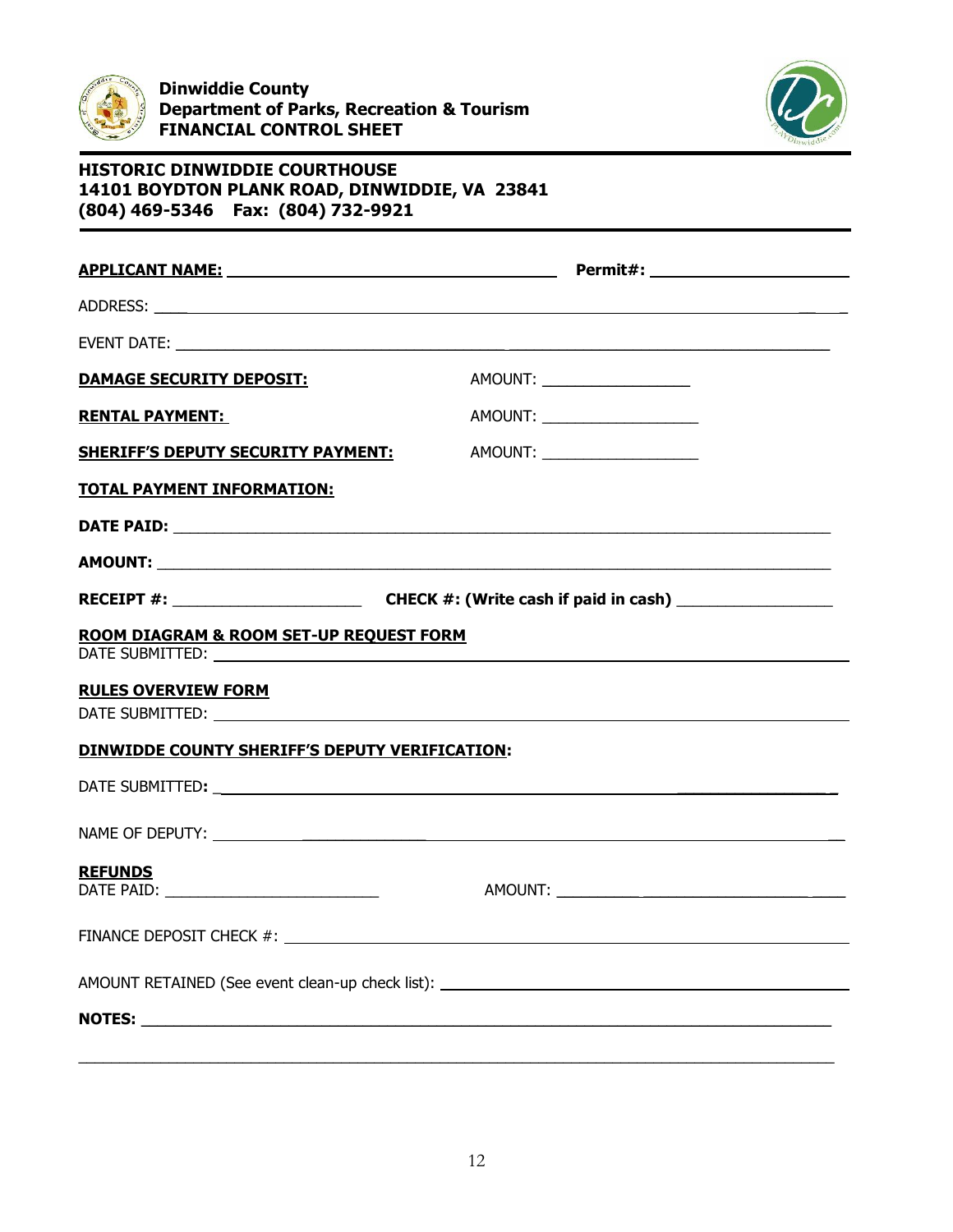



Below is a check list for clean-up procedures after an event. Please check if the cleaning has been completed. If it has not been completed, please make a note of the problem in the notes section below. Please review this form with the applicant/renter after the event and have them sign it.

|                      | Date:                                                                               |
|----------------------|-------------------------------------------------------------------------------------|
|                      |                                                                                     |
| $\Box$ Yes $\Box$ No | Trash Disposal: (Placed in dumpster outside)                                        |
| $\Box$ Yes $\Box$ No | Birdseed (Thrown outside only)                                                      |
| $\Box$ Yes $\Box$ No | Party Rentals and Personal Property Removed                                         |
| $\Box$ Yes $\Box$ No | Clean Floors of Trash and Food/ Carpet Vacuumed                                     |
| $\Box$ Yes $\Box$ No | Return All Borrowed Items: (Please list items borrowed in the notes section below.) |
| $\Box$ Yes $\Box$ No | Vacate Premises on Time                                                             |
| <b>Notes:</b>        |                                                                                     |

**\_\_\_\_\_\_\_\_\_\_\_\_\_\_\_\_\_\_\_\_\_\_\_\_\_\_\_\_\_\_\_\_\_\_\_\_\_\_\_\_\_\_\_\_\_\_\_\_\_\_\_\_\_\_\_\_\_\_\_\_\_\_\_\_\_\_\_\_\_\_\_\_**

#### **ROOM (S) RENTED:**

□ Court Room □ Courtyard

Event Time: from \_\_\_\_\_\_\_\_\_\_\_\_\_\_ to \_\_\_\_\_\_\_\_\_\_\_\_\_\_

 $\square$  Deposit will be refunded.

□ Deposit will **NOT** be refunded.

 $\Box$  Additional expenses will be incurred due to damages.

## **Applicant Signature: \_\_ \_\_\_\_\_\_\_\_\_\_\_\_\_\_\_\_\_\_\_\_\_\_\_\_\_\_\_\_\_\_\_\_\_\_\_\_\_\_\_\_\_\_\_\_\_\_\_\_\_\_\_\_\_**

**Staff Signature: \_\_\_\_\_\_\_\_\_\_\_\_\_\_\_\_\_\_\_\_\_\_\_\_\_\_\_\_\_\_\_\_\_\_\_\_\_\_\_\_\_\_\_\_\_\_\_\_\_\_\_\_\_\_\_\_\_\_\_\_**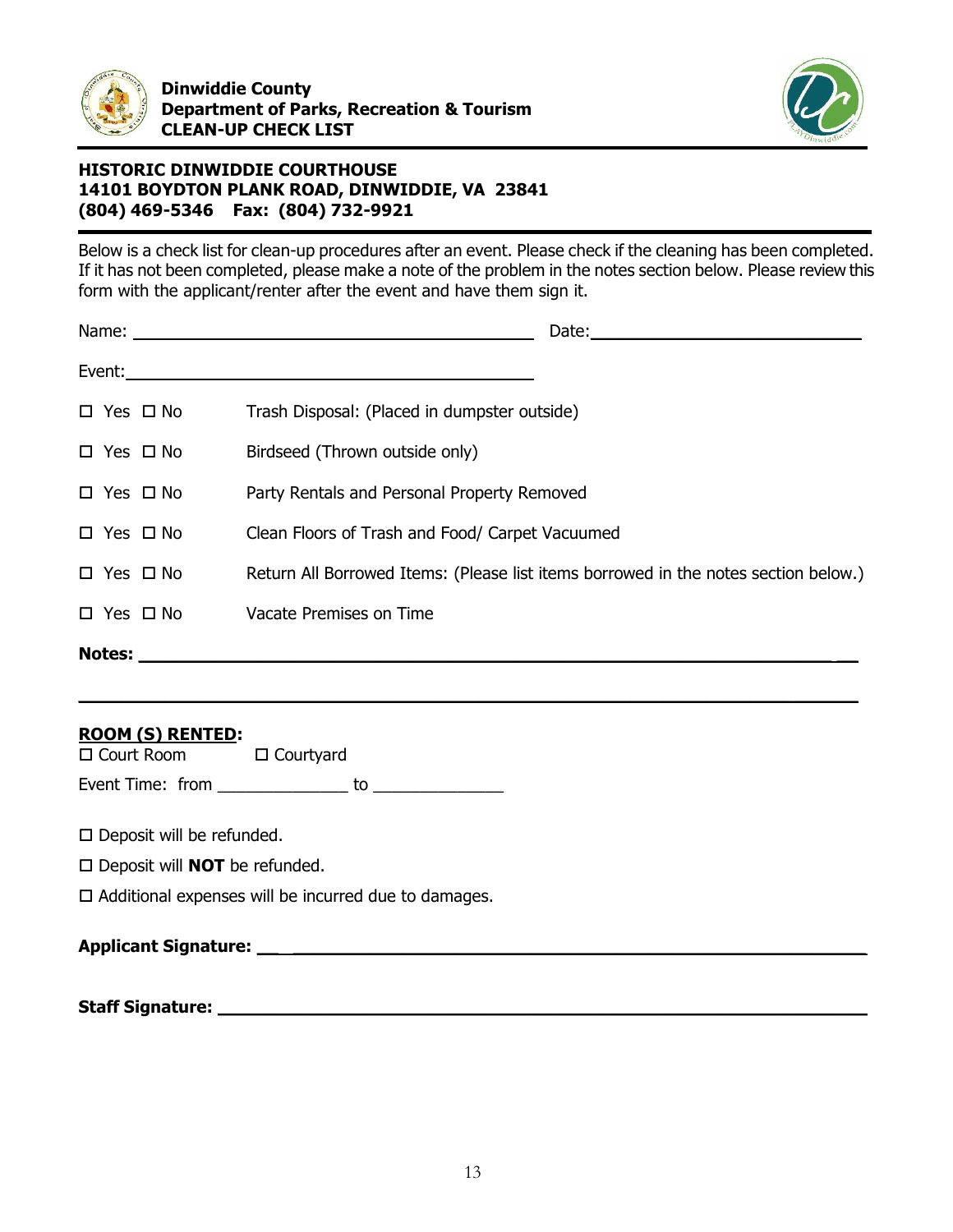



Please complete and return to the recreation staff on duty at least fourteen (14) days before use. Items available for room set-ups include:

| <b>EQUIPMENT AVAILABLE</b>           | Yes | No | Number Available | Number Needed |
|--------------------------------------|-----|----|------------------|---------------|
| Table Top Podium                     |     |    |                  |               |
| Microphone/Sound System              |     |    |                  |               |
| Table Top Podium                     |     |    |                  |               |
| Easel                                |     |    |                  |               |
| Surge Protector                      |     |    |                  |               |
| <b>Extension Cord</b>                |     |    |                  |               |
| Room Request Form/Final Room Diagram |     |    |                  |               |
|                                      |     |    |                  |               |

### **PLEASE REMEMBER:**

NO adhering signs or posters to the walls.

Once the final room diagram is completed, the event set-up may not be changed.

If any recreation property or furniture needs to be moved, please ask the recreation staff to move the items for you.

If coolers are used for your event, please ask the recreation staff to place a floor mat under the cooler to absorb any condensation/water run-off.

**Signature of Applicant Construction Construction Construction Construction Construction Construction Construction Construction Construction Construction Construction Construction Construction Construction Construction C** 

**\_\_\_\_\_\_\_\_\_\_\_\_\_\_\_\_\_\_\_\_\_\_\_\_\_\_\_\_\_\_\_\_\_\_\_\_\_\_\_\_\_\_\_\_**

**Staff Signature Date Received** 

**\_\_\_\_\_\_\_\_\_\_\_\_\_\_\_\_\_\_\_\_\_\_\_\_\_\_\_\_\_\_\_\_\_\_\_\_ \_\_\_\_\_\_\_\_\_\_\_\_\_\_\_\_\_\_\_\_\_\_\_\_\_\_\_\_\_\_\_\_\_\_\_\_\_\_\_\_\_\_\_\_**